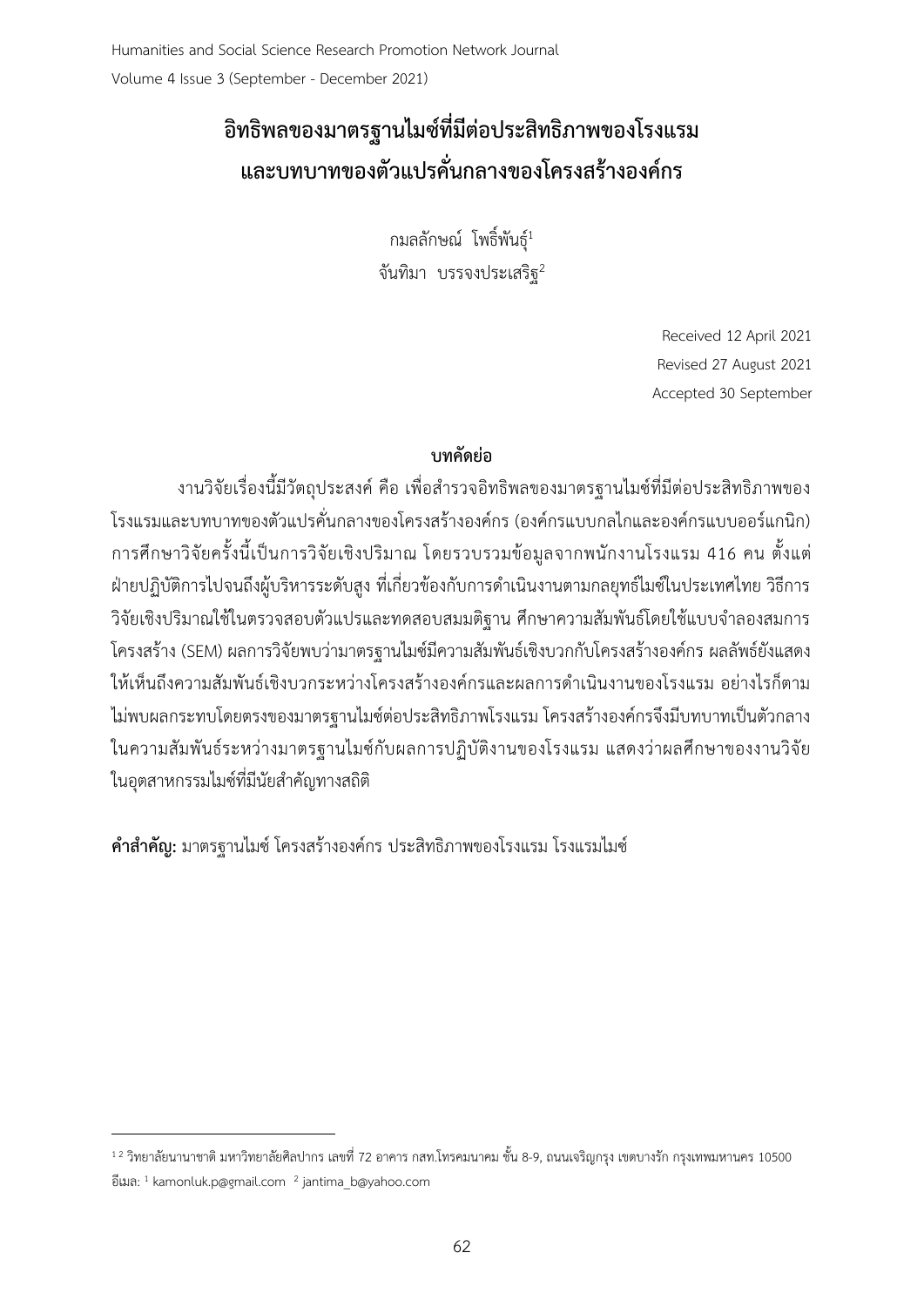## **THE EFFECT OF MICE STANDARD ON HOTEL PERFORMANCE AND THE MEDIATING ROLE OF ORGANIZATIONAL STRUCTURE**

Kamonluk Phophan<sup>1</sup> Jantima Banjongprasert<sup>2</sup>

#### **Abstract**

 This paper aims to investigate the influence of the MICE standard on hotel performance by testing the mediating roles of organizational structure (mechanistic organization and organic organization). Data was collected from 416 hotel employees, ranging from implementers to top management, involved in the implementation of the MICE strategy in Thailand. The quantitative research method is used to validate the variables and test the hypotheses. The relationships were investigated by using structural equation modeling (SEM). The findings indicate that the MICE standard positively relates to organizational structure. The results also demonstrate the positive relationship between organizational structure and hotel performance. However, the direct effect of the MICE standard on hotel performance is not found. As a result, organizational structure has a full mediator role in the relationships between MICE standards and hotel performance. These findings have important implications for research and practice in the MICE area.

**Keywords:** MICE Standard, Organizational Structure, Hotel Performance, MICE Hotel

-

<sup>&</sup>lt;sup>1 2</sup> International College, Silpakorn University, 72 CAT Telecom Tower 8th-9th floor, Charoen Krung Road, Bangrak, Bangkok, 10500 E-mail: <sup>1</sup> kamonluk.p@gmail.com <sup>2</sup> jantima\_b@yahoo.com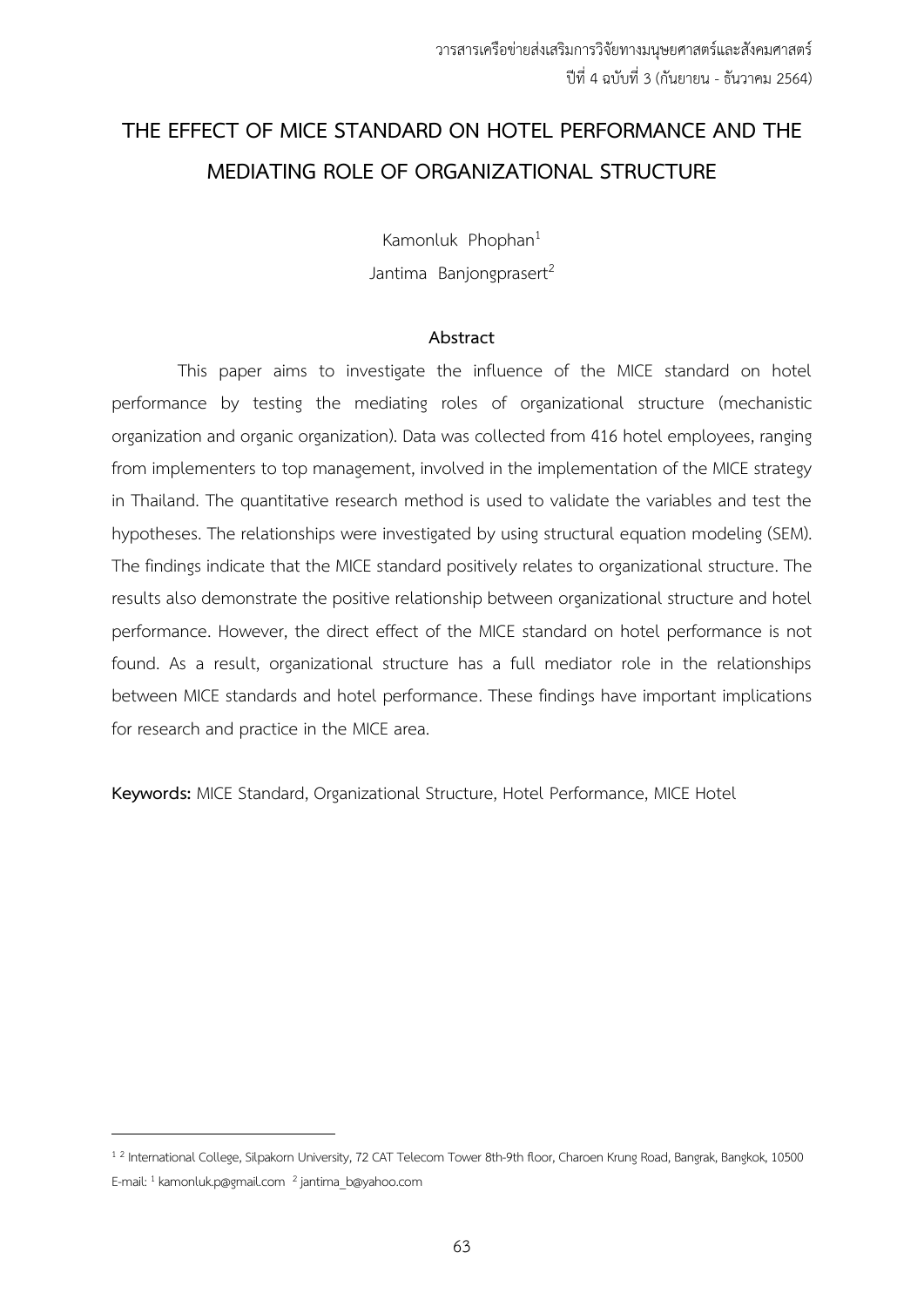#### **Introduction**

 The MICE (Meetings, Incentives, Conventions, and Exhibitions) industry brings in a lot of money for the countries that host them. In the global economy, it is expected to continue to expand. A MICE hotel is a type of MICE venue that offers business travelers meeting rooms, accommodation, meals, and other services. MICE hotel bookings are also in high demand. Despite massive expansion, one of the biggest challenges is maintaining a share in the increasingly competitive marketplace. Thus, MICE hotels should concentrate on a strategic operational process in order to compete successfully and reliably with other hotels and gain a long-term comparative edge. Accordingly, the organizational structure for the tourism and hospitality industry is similar to the structure in international business. There are three main types of organizational structure, which are functional, multidivisional, and matrix (Enz, 2010; Okumus et al., 2010). First of all, functional structure is the basic pattern of a small company, and it is easy to make decisions, communicate, and closely control the whole process and outcome. All the department heads have to report closely to the big boss of the organization who controls how the operations work. Generally, functional structures are centralized, which means increasing power exerted by the center. For example, small hotels often have functional departments such as sales and marketing, human resources, room division, food and beverage, and accounting. Secondly, a multidivisional structure is based on each division or geographical area, or a customer-based structure is organized for expanding the market and fitting the company's size. There are many international hotel chains that use this kind of structure because they are suited to a fast-changing environment and high levels of customer satisfaction, especially in larger businesses with multiple types of services (Enz, 2010). For instance, Centara Hotel properties are found at key locations in Thailand, Laos, Vietnam, the Maldives, Qatar, Oman, and Sri Lanka. Their organizational structures are based on brands, geographical areas, and focused on customer preferences, also known as "customer organizational structures." These structures are popular in larger hospitality companies and always have decentralized administration. The advantages of decentralization are that it reduces the time taken to make key decisions and allows for a wider range of activities and increased specialization. However, it may result in ineffective coordination and integration across locations, customer groups, or products, as well as obvious duplication of efforts. Finally, a matrix structure combines some elements of functional structures with other forms, sometimes called a hybrid structure. Some departments are assigned to work with one or more product or geographical area such as Marriott Hotels and Resorts, InterContinental Hotels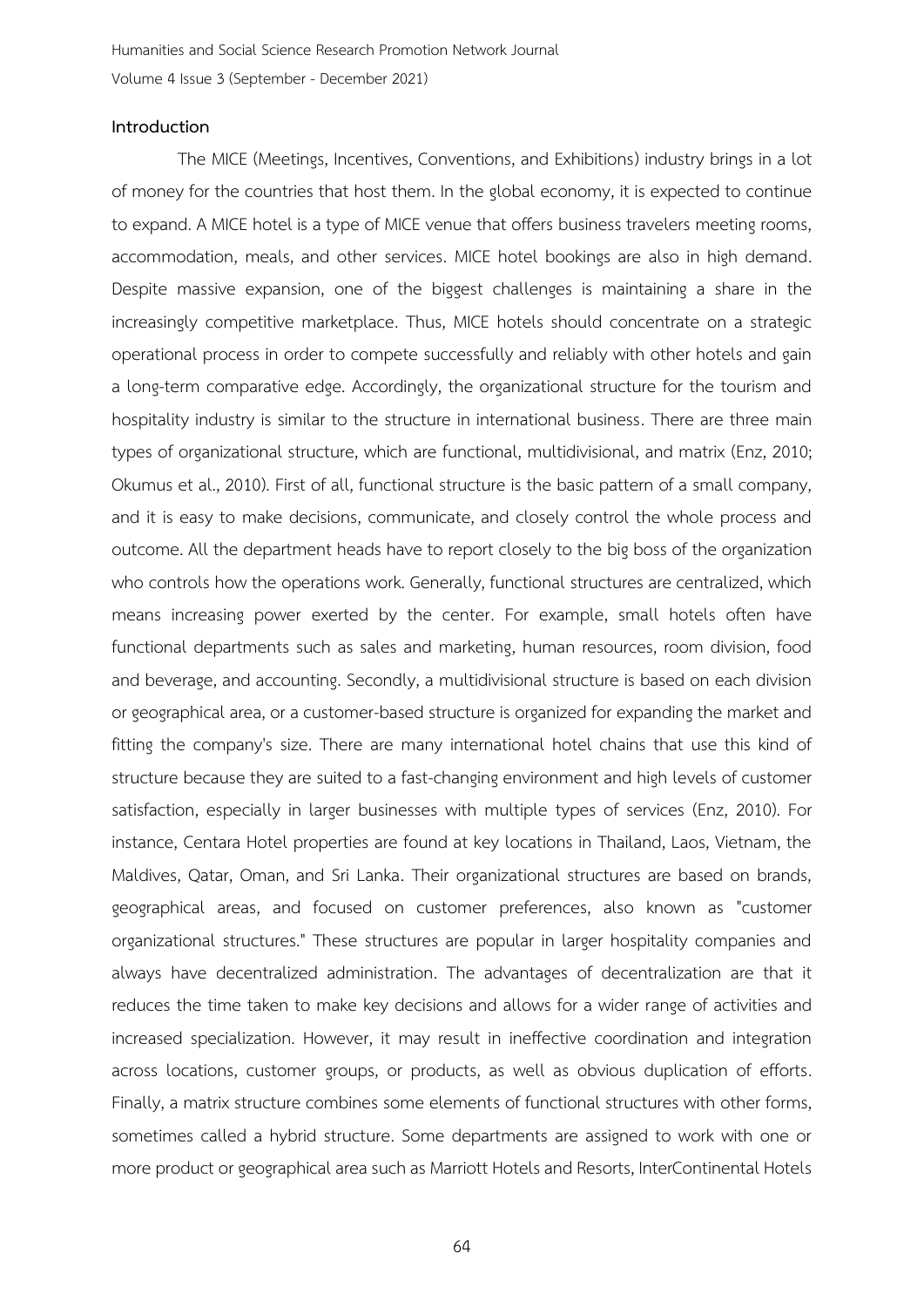and Resorts, and Accor Hotels Groups used this matrix structure to control functional department, product line, geographic, customer, or service oriented in the same time, there are many reporting lines that caused "too many bosses" problem (Enz, 2010). This matrix structure is decentralized with sharing authority and is suitable for medium-sized organizations with multiple products. Therefore, the management teams have to carefully analyze the limitations of the organization structure and evaluate the suitable strategy before implementing it.

 As mentioned previously, many authors agree that organizational structure is one of the critical factors to be considered during the implementation process. Therefore, this study proposes that the MICE standard should bring about superior hotel performance. The next proposition is that MICE organizational structure should lead to positive hotel performance. In addition, high levels of MICE standards should result in better organizational structure implementation, which ultimately affects hotel performance positively. Thus, the following hypothesis is proposed:

> Hypothesis 1 (H1): MICE standard is positively related to organizational structure. Hypothesis 2 (H2): organizational structure is positively related to hotel performance. Hypothesis 3 (H3): MICE standard is positively related to hotel performance.

 Hypothesis 4 (H4): Organizational structure mediates the relationship between MICE standards and hotel performance.



**The conceptual model of the current study.**

**Figure 1** The conceptual model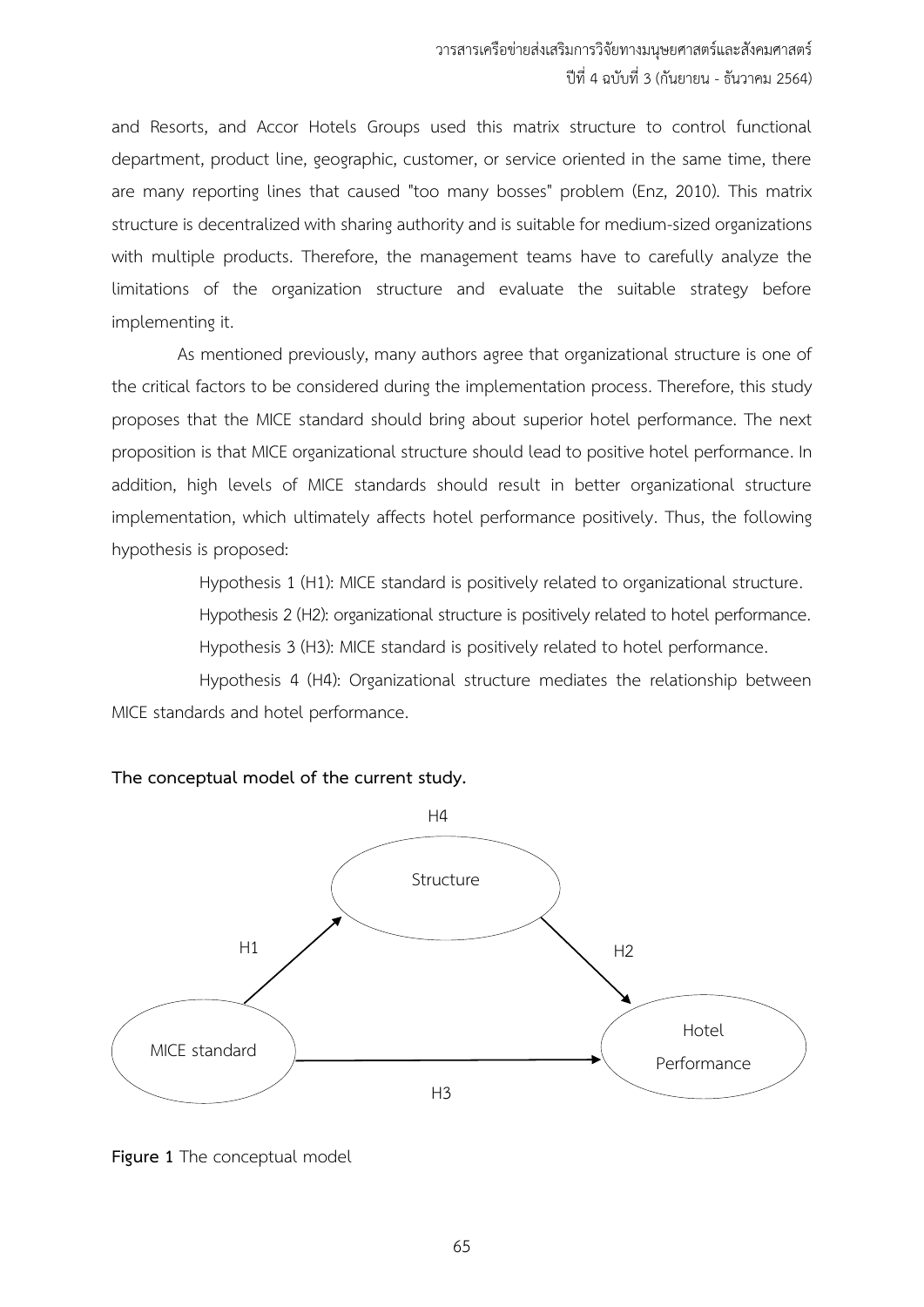#### **Literature Review**

#### **MICE Standard**

 Most business travelers place a premium on professional services and facilities. In order to achieve a comparative edge over their competitors, many hotels have targeted their own business niche based on customer needs or preferences. The MICE Standard refers to guidelines to make their property competitive. Numerous MICE venue standards, such as ASEAN MICE Venue Standards, Thailand MICE Venue Standards, ISO 50001: Energy Management System, ISO 22000: Food Safety Management System, TISI 22300: MICE Security Management System (MSMS), ISO 20121: Event Sustainability Management System, and ISO 22301: Business Continuity Management System, help to strengthen Thailand's MICE industry and bring it up to international standards. All of these are effective tools for guaranteeing MICE venue service excellence and quality. Three indicators focus on the physical, technology, and service aspects of standards (TCEB, 2015). Although there is limited study on the MICE industry, the existing literature review on tourism and hospitality can be applied to this area. As a result, this study is trying to fill in this gap by seeking to investigate how the MICE standard may impact the hotel's performance. This paper will focus on the MICE standard, which has three components: implementation of the MICE standard, readiness of the MICE standard, and the importance of the MICE standard.

 MICE structure is the organizational structure of MICE hotels and is one of the critical factors to be considered during the implementation process by studying both mechanistic and organic structures in terms of decision making, hierarchy, job descriptions and roles, rules and regulations, and communication. The management teams have to carefully analyze the limitations of the organization structure and evaluate the suitable strategy before implementing it. According to Burns and Stalker (1961), they argued that organizational structure could be classified into two types: mechanistic structure and organic structure. Organic structure is more adaptable, flexible, informal, and allows for more open communication. On the other hand, mechanistic structures are characterized by a high degree of specialization, rigidity in administrative relations, formality, vertical communication, and centralized authority (Jogaratnam & Tse, 2006). Maitha and Wang'oe (2013) defined the mechanistic structure versus organic structure to explain the variation of task differentiation as per shown in table 1.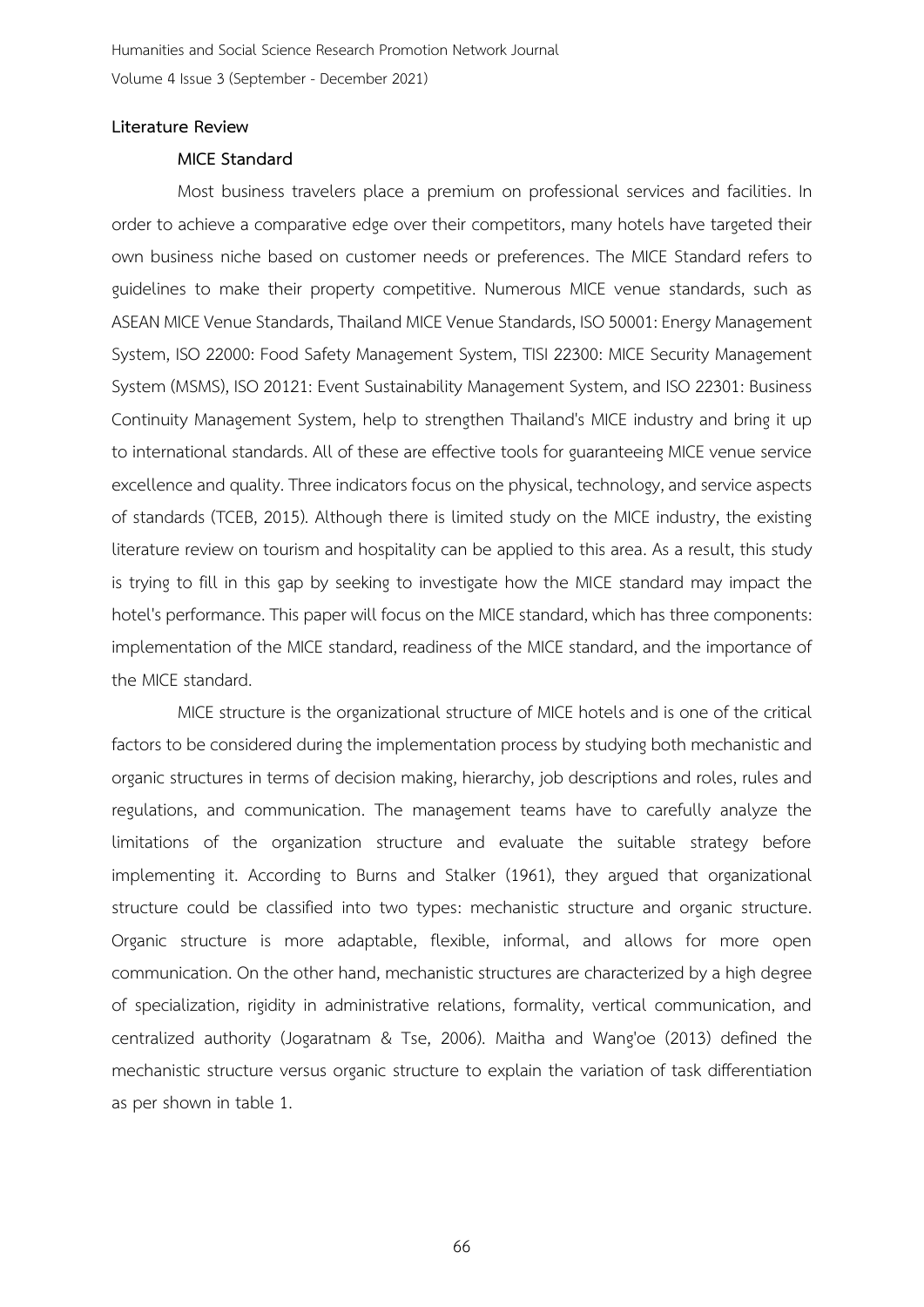|                 |                     | Mechanistic                       | Organic                     |
|-----------------|---------------------|-----------------------------------|-----------------------------|
| Centralization: | Decision Making     | Few participants.                 | Team effort.                |
|                 |                     | Dominant top level                | Collaboration involved.     |
|                 |                     | Management.                       | Delegated to staff members. |
|                 |                     | Not delegated to staff members.   |                             |
|                 | Hierarchy           | Tall structure.                   | Flat structure.             |
|                 |                     | High bureaucracy.                 | Not bureaucratic.           |
|                 |                     | Power is concentrated at the top. | Power is distributed across |
|                 |                     |                                   | the organization.           |
| Formalization:  | Job descriptions    | Detailed and clearly defined.     | Not clearly defined.        |
|                 | Roles               | Clearly defined and permanent.    | Not clearly defined and not |
|                 |                     |                                   | very permanent.             |
|                 |                     | High codification.                | Low/Moderate codified.      |
|                 |                     | Little variation if any.          | High variation.             |
|                 | Rules and           | Clearly defined policies and      | Hardly any formal rules,    |
|                 | Regulations         | procedures.                       | there is a shared           |
|                 |                     |                                   | understanding of what is    |
|                 |                     |                                   | expected of the staff.      |
|                 | Communication       | Very formal                       | Less formal/Informal        |
| Complexity:     | Training            | Few training sessions.            | Numerous training sessions. |
|                 |                     | Short training durations.         | Long training sessions.     |
|                 | Departmentalization | Few departments.                  | Numerous departments.       |

**Table 1** Characteristics of FOS forms (Wang'oe Robert & Maitha Olive (2013).

 These authors mentioned that organic structures have much higher information processing capacities than mechanistic structures, and successful innovation necessarily involves high information processing capacities in organizations (Covin & Slevin, 1988). However, the defining degree of organic and/or mechanistic structures in a specific hospitality industry depends on a person's perspective. For example, the Four Seasons Hotel brand guarantees that any order made by a guest will be fulfilled. The management creates an atmosphere focused on respect and leadership, which allows the employees to provide excellent service to the guests. This hotel often launches new products and services on a regular basis, making the experience of returning guests ever more pleasant and easy (Dubé & Renaghan, 1999). According to research, organic and mechanistic structures have a variety of effects on results (Wilden et al. 2013).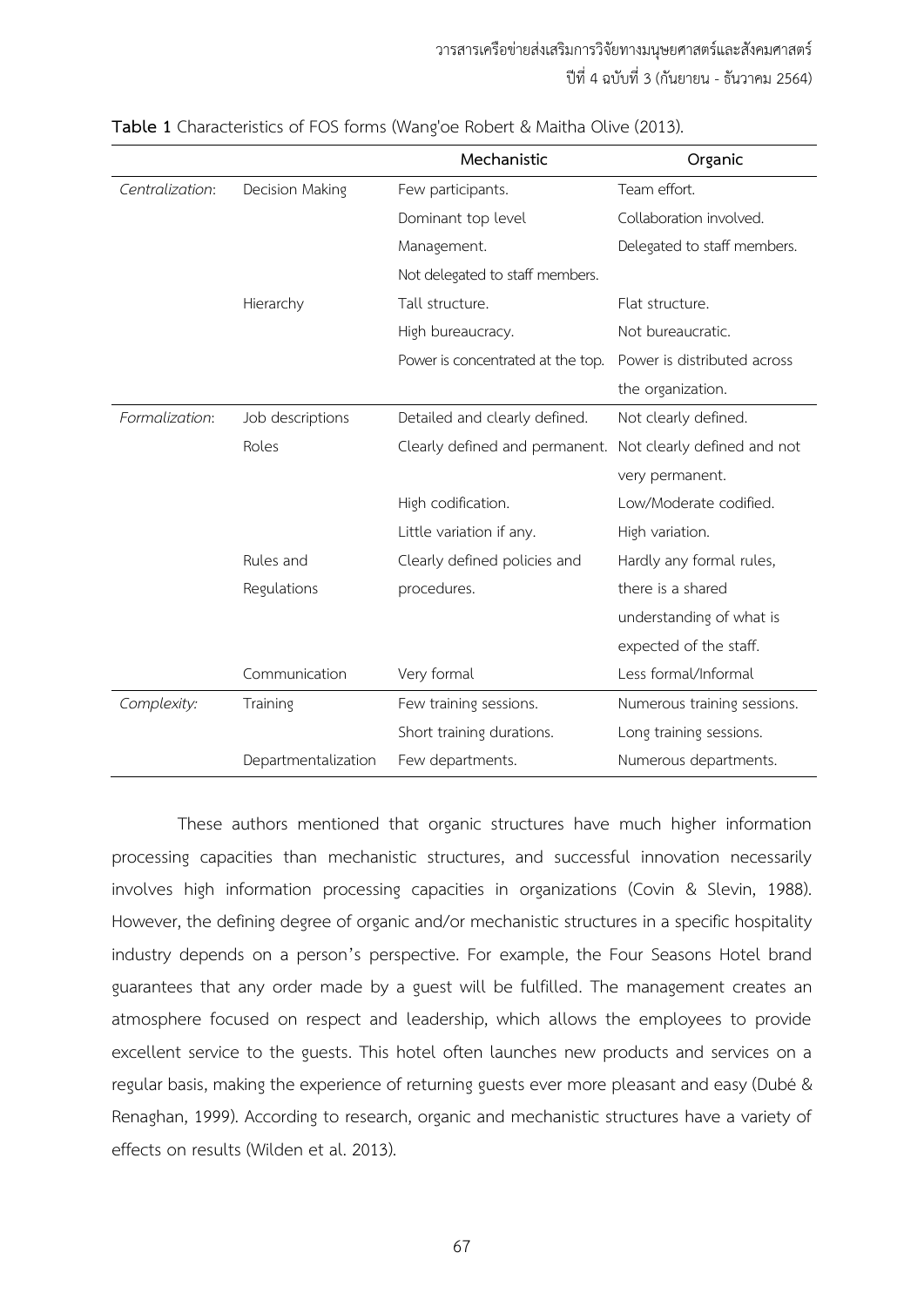As a result, organizational structure methods can be modified to fit each context and situation. There is a gap between conceptual and empirical research in the current literature on this issue in the hospitality industry. This paper will focus on organizational structure as a mediator in the relationship between MICE standards and hotel performance.

#### **Hotel Performance**

 The authors will use this existing literature review to engage with the tourism and hospitality industry due to the complexity of the empirical study and the lack of research on MICE hotel performance. Many studies of organizational performance include financial and non-financial performance indicators, with performance being the outcome of the implementation process (Allen & Helms, 2006). For instance, 1.) financial measures include hotel occupancy or hotel room nights, the return on investment (ROI), profit, inventory turnover, return on capital employed, and the hotel's RevPAR. 2.) Non-financial measures consist of brand image, competitiveness, hotel standards, and innovation, and 3.) key performance indicators (KPIs). Hotel general managers, in general, play an important role in determining whether a hotel is profitable or not. As a result, in today's highly competitive hotel industry, their support as critical quality implementers is crucial (Murasiranwa et al., 2010). As a consequence, the MICE performance measurements chosen for this analysis will be based on three different constructs: financial, non-financial, and KPI measures.

## **Relationship among MICE standard, organizational structure, and hotel performance**

 Previous research in the hospitality industry has examined the relationship between strategy, structure, and performance (Schaffer & Litschert, 1990; Tse, 1991; Porter, 1980). According to the literature, organizational structure plays a critical role in achieving performance goals. Since it affects an organization's ability to perform and react effectively, the type of organizational structure is critical to its success. Recent research has emphasized the importance of using mediator variables to demonstrate the relationships between organizational structure and organizational performance because the latter can be influenced by a variety of variables (e.g., Zheng et al. 2010).

#### **Methodology**

#### **Sample characteristics and data collection**

 In order to test the hypotheses, the researcher designed a questionnaire addressed to 500 employees in MICE hotels in Thailand (both international hotel chains and local hotel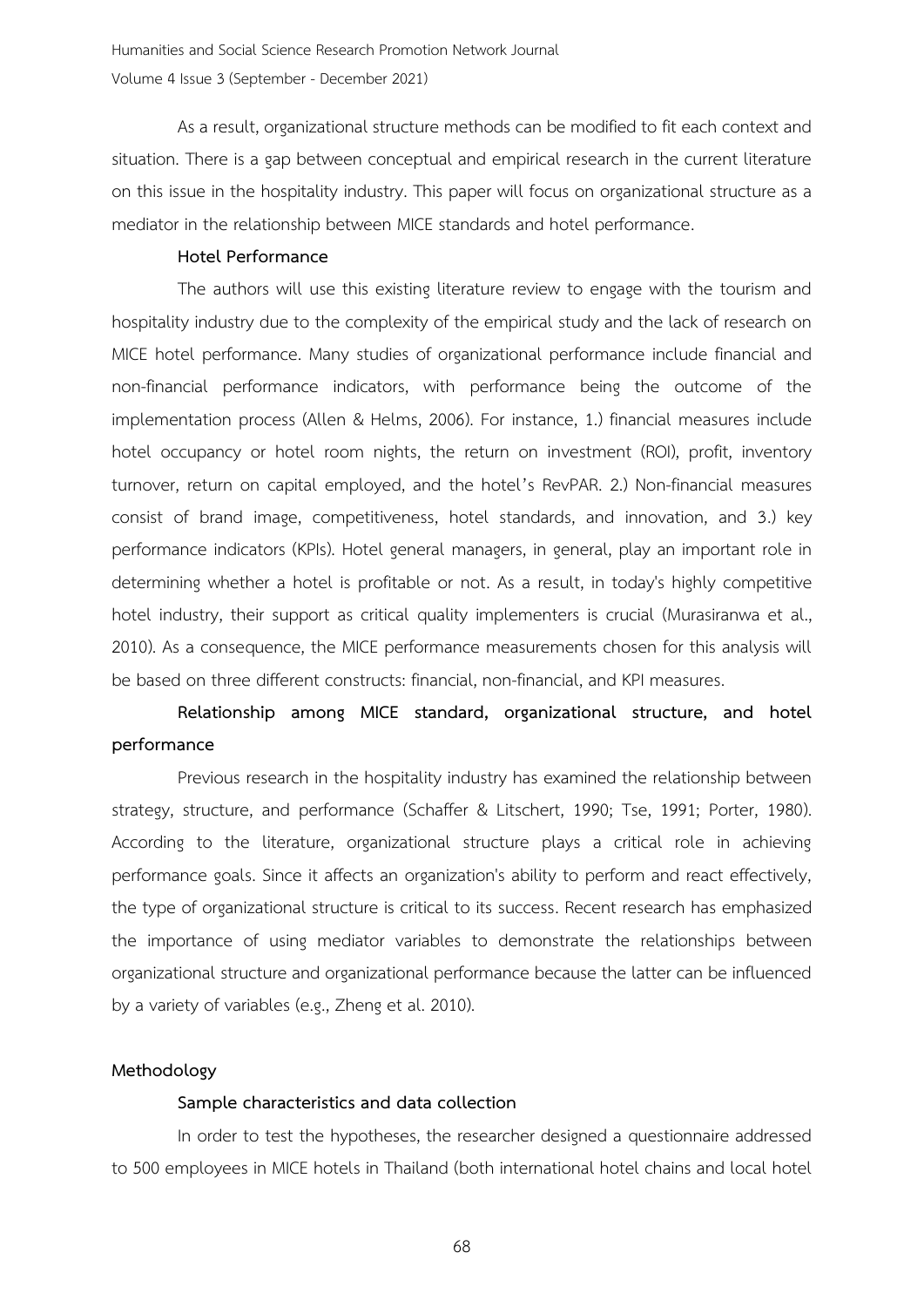chains) that were randomly selected from the Thai Hotel Association (THA) database and certified by the Thailand Convention and Exhibition Bureau (TCEB). The questionnaires were distributed to employees ranging from implementers to top management involved in the implementation of the MICE strategy. Thus, a total of 416 questionnaires were analyzed with the technique of structural equation modeling (SEM) for verification and confirmation of the model's goodness-of-fit. The empirical data with the indices were used as the criteria for evaluation (Hair et al., 2010).

#### **Measurement scales**

 All constructs consist of variables that have been well established in existing literature. The MICE standard has three components: implementation of the MICE standard, readiness of the MICE standard, and the importance of the MICE standard. Mechanistic organization and organic organization were two components of the organizational structure. MICE's performance was comprised of non-financial performance, financial performance, and key performance indicators. Multiple item indicators were used to operationalize the MICE standard, organizational structure, and hotel performance constructs.

All of the indicators were measured with five-point Likert-type scales ranging from "strongly agree" (=5) to "strongly disagree" (=1). Each construct was conceptualized as a concept at the individual level. The content validity of the questionnaire items, as verified by five experts, showed an IOC index of not lower than 0.50 for every item. Also, the reliability of the questionnaire was represented by Cronbach's alpha coefficient, which ranged from 0.714 to 0.880, all greater than the cutoff value of 0.70 (Nunnally, 1978).

#### **Data Analysis and Results**

#### **Descriptive statistics**

 The profile of respondents reveals the MICE hotels in Thailand. A majority of respondents work in international hotel chains (76.20%), local hotel chains (20.91%), and independent hotels (2.88%). Female respondents accounted for the majority of the sample (61.54%), and 38.46% were male. Most of the respondents (37.02%) were between the ages of 31 to 40 years old, 32.45% were between the ages of 21 to 30 years old, 25.96% were between the ages of 41 to 50 years old, and 4.57% were between the ages of 51 to 60 years old. A majority of the respondents work in the Event Sales Department (22.12%), the Sales Department (17.55%), the Banquet & Catering Department (17.07%), and so on. The final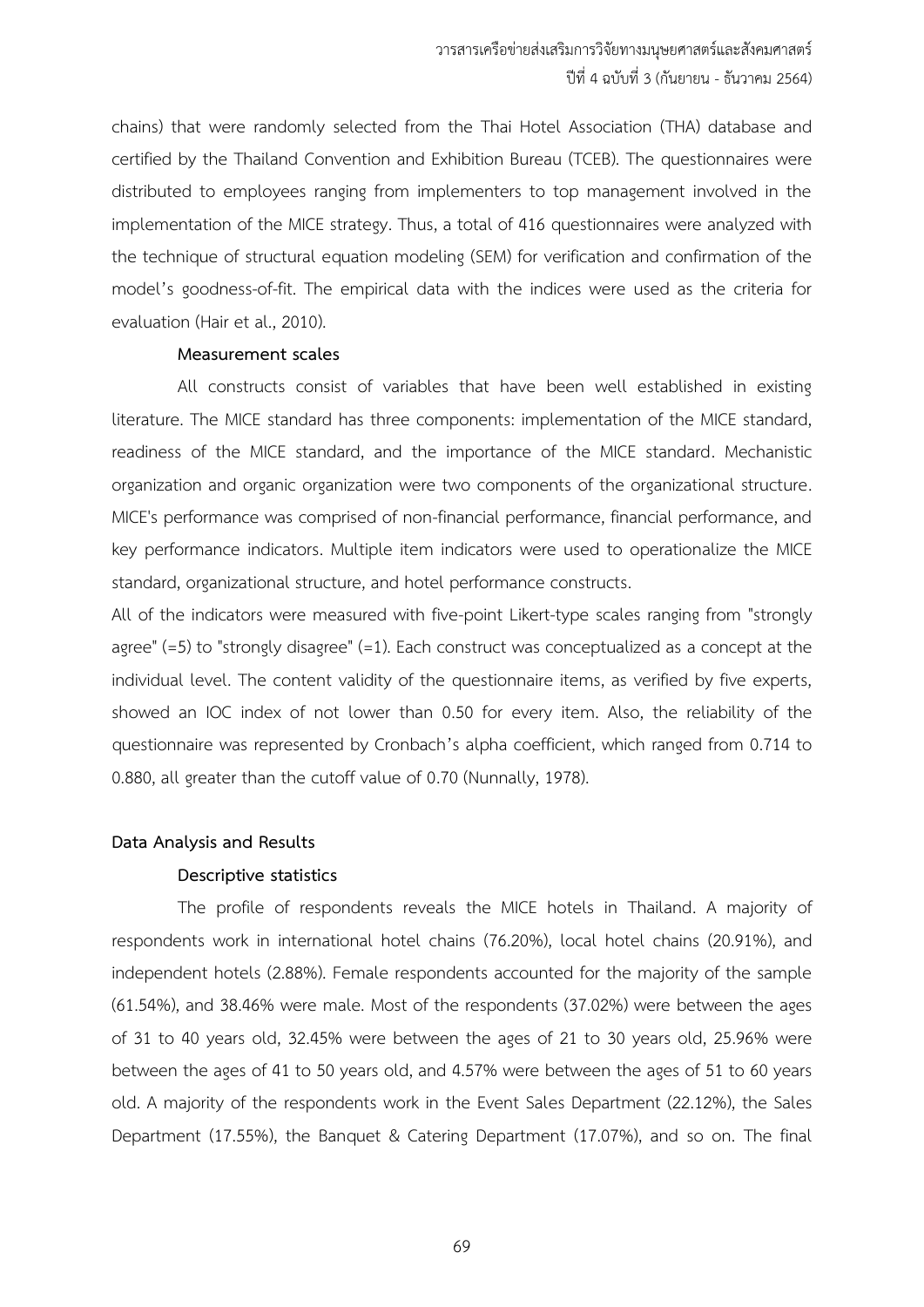respondents consisted of middle management level (34.62%), operational level (29.81%), top management level (14.90%), supervisor level (10.58%), and junior level (10.09%).

#### **Measurement model analysis**

 As suggested by Fornell and Larcker (1981), a confirmatory factor analysis (CFA) was performed to test the convergent and discriminant validity. To evaluate the reliability and validity of the measurement model, the researcher used Cronbach's alpha, factor loadings, composite reliability (CR), average variance extracted (AVE), convergent validity, and discriminant validity (Fornell & Larcker, 1981; Hair et al., 2010). The reliability of the measures was evaluated using Cronbach's alpha coefficients, which ranged from 0.714 to 0.880, all greater than the cutoff values of 0.70 (Nunnally, 1978). The measurement model was tested for convergent and discriminant validity using CFA. As shown in Table 2, the confirmatory factor analysis result can be detailed.

| Construct                                       | Factor   | Item          | $\alpha$ | <b>CR</b> | <b>AVE</b> |
|-------------------------------------------------|----------|---------------|----------|-----------|------------|
| <b>Items</b>                                    | Loadings | Reliabilities |          |           |            |
| Standard (STAN)                                 |          |               |          |           |            |
| Implementation of MICE standards (IMSTD)        |          |               | .753     | .751      | .502       |
| Implementation of MICE standards can build      | 0.670    |               |          |           |            |
| trust for customers.                            |          |               |          |           |            |
| Management supports the implement the           | 0.771    |               |          |           |            |
| MICE standard because the regional              |          |               |          |           |            |
| government supports the application of this     |          |               |          |           |            |
| standard.                                       |          |               |          |           |            |
| The organization policy is to meet MICE         | 0.680    |               |          |           |            |
| standards to all company chains that are        |          |               |          |           |            |
| incorporated into the brand.                    |          |               |          |           |            |
| The readiness of MICE standards (READ)          |          |               | .766     | .769      | .526       |
| The readiness for MICE standard certifications  | 0.713    | 0.508         |          |           |            |
| in terms of the technology aspect is            |          |               |          |           |            |
| important.                                      |          |               |          |           |            |
| The readiness for MICE standards certifications | 0.775    | 0.601         |          |           |            |
| in terms of the service aspect is important.    |          |               |          |           |            |
| Knowledge and understanding about MICE          | 0.685    | 0.469         |          |           |            |
| activities and services of MICE staffs is       |          |               |          |           |            |
| important.                                      |          |               |          |           |            |

**Table 2** Confirmatory factor analysis result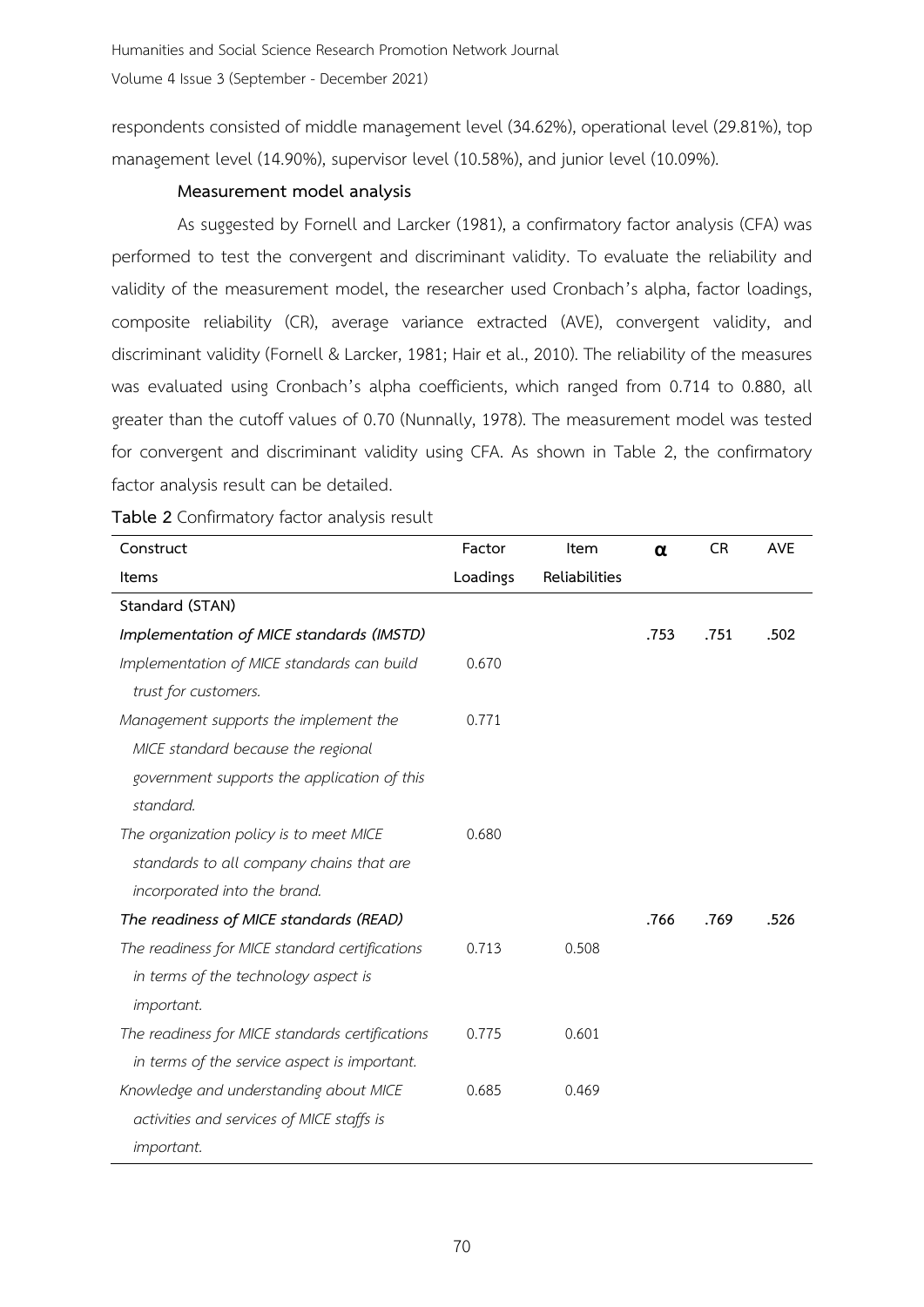## **Table 2** Confirmatory factor analysis result (Cont.)

| Construct                                      | Factor   | Item          | α    | <b>CR</b> | <b>AVE</b> |
|------------------------------------------------|----------|---------------|------|-----------|------------|
| <b>Items</b>                                   | Loadings | Reliabilities |      |           |            |
| The importance of MICE standards (IMP)         |          |               | .766 | .749      | .501       |
| MICE standards are an effective tool for       | 0.651    | 0.424         |      |           |            |
| MICE's service excellence and quality.         |          |               |      |           |            |
| MICE standards are one of the key factors to   | 0.794    | 0.630         |      |           |            |
| build trustworthiness.                         |          |               |      |           |            |
| MICE standards are an important tool for the   | 0.669    | 0.448         |      |           |            |
| MICE's readiness.                              |          |               |      |           |            |
| Structure (STRUC)                              |          |               |      |           |            |
| Organic (ORG)                                  |          |               | .872 | .878      | .510       |
| Hierarchy of authority/hierarchy of command    | 0.583    | 0.340         |      |           |            |
| is flat.                                       |          |               |      |           |            |
| The organization does not have a               | 0.722    | 0.521         |      |           |            |
| bureaucracy structure.                         |          |               |      |           |            |
| Job descriptions and Role are not clearly      | 0.798    | 0.637         |      |           |            |
| defined.                                       |          |               |      |           |            |
| Job descriptions and Role are not very         | 0.764    | 0.584         |      |           |            |
| permanent.                                     |          |               |      |           |            |
| Job descriptions and Role are low/moderate     | 0.786    | 0.618         |      |           |            |
| codified.                                      |          |               |      |           |            |
| Job descriptions and Role are high variation.  | 0.681    | 0.464         |      |           |            |
| Loose, informal control; heavy dependence      | 0.638    | 0.407         |      |           |            |
| on informal relationships and norms of         |          |               |      |           |            |
| cooperation for getting work done              |          |               |      |           |            |
| Mechanistic (MEC)                              |          |               | .862 | .863      | .526       |
| Roles are clearly defined and permanent.       | 0.588    | 0.346         |      |           |            |
| There is high codification.                    | 0.645    | 0.416         |      |           |            |
| A strong emphasis on getting line and staff    | 0.751    | 0.564         |      |           |            |
| personnel to adhere closely to formal job      |          |               |      |           |            |
| descriptions                                   |          |               |      |           |            |
| There is a lot of emphasis on measuring the    | 0.760    | 0.578         |      |           |            |
| results of MICE staff's work.                  |          |               |      |           |            |
| MICE staff are very concerned with efficiency. | 0.781    | 0.610         |      |           |            |
| There is a heavy emphasis on profitability.    | 0.802    | 0.643         |      |           |            |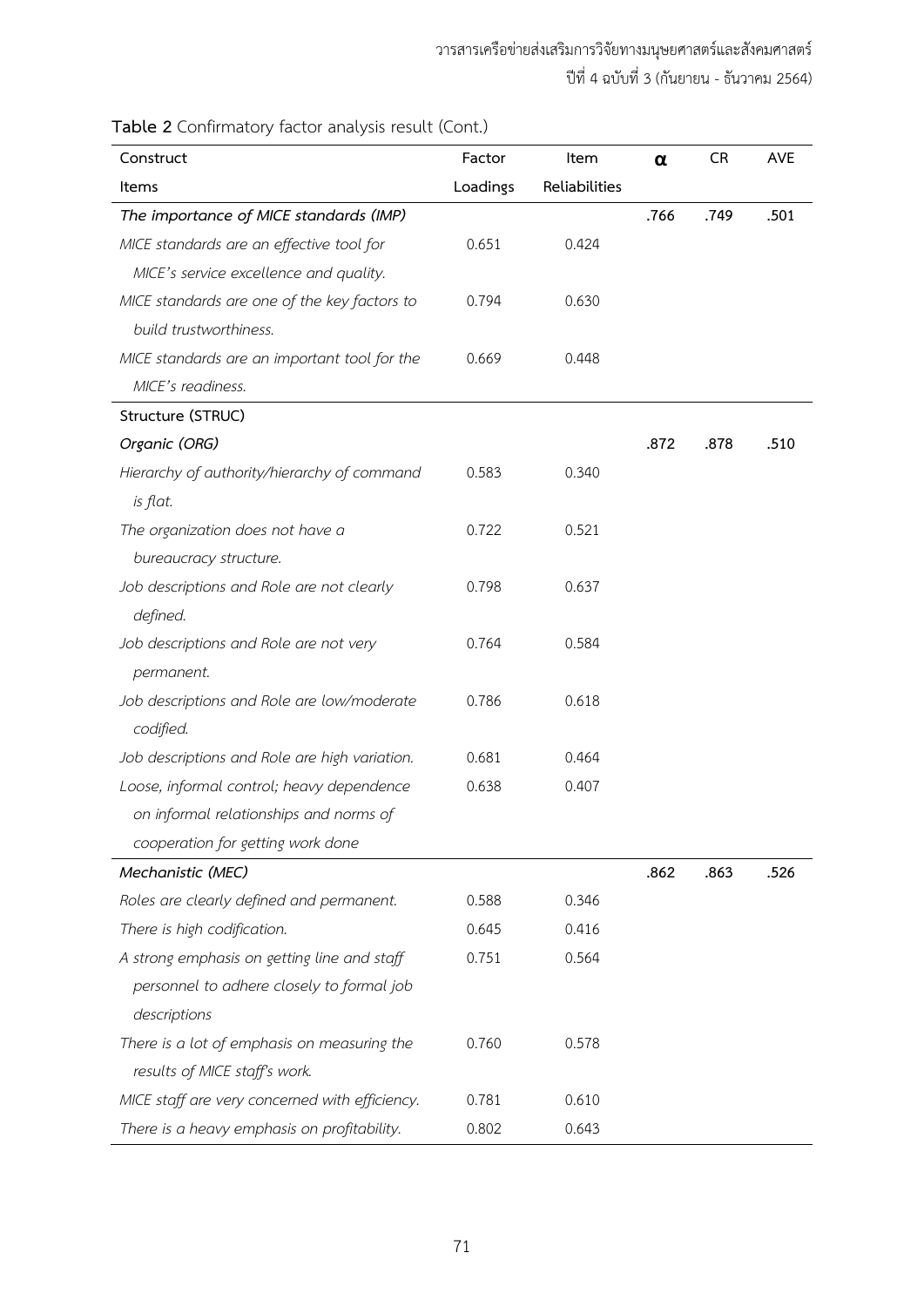## **Table 2** Confirmatory factor analysis result (Cont.)

| Construct                                        | Factor   | Item          | α    | CR   | <b>AVE</b> |
|--------------------------------------------------|----------|---------------|------|------|------------|
| <b>Items</b>                                     | Loadings | Reliabilities |      |      |            |
| Performance (PERFORM)                            |          |               |      |      |            |
| Non-financial performance (NON)                  |          |               | .936 | .934 | .563       |
| Employee satisfaction regarding the MICE-        | 0.729    | 0.531         |      |      |            |
| related jobs can be increased.                   |          |               |      |      |            |
| Number of new MICE products and services         | 0.752    | 0.566         |      |      |            |
| provided to customers can be increased.          |          |               |      |      |            |
| Number of new MICE activities provided to        | 0.777    | 0.604         |      |      |            |
| customers can be increased.                      |          |               |      |      |            |
| Number of innovations performed during the       | 0.698    | 0.487         |      |      |            |
| service production process can be increased.     |          |               |      |      |            |
| Number of product and services innovated         | 0.777    | 0.604         |      |      |            |
| per year can be increased.                       |          |               |      |      |            |
| Service quality/Quality offered to customers     | 0.791    | 0.626         |      |      |            |
| can be improved continuously.                    |          |               |      |      |            |
| Communication between management and             | 0.821    | 0.674         |      |      |            |
| employees affects customer satisfaction.         |          |               |      |      |            |
| Management being fair to MICE employees          | 0.702    | 0.493         |      |      |            |
| affects customer satisfaction.                   |          |               |      |      |            |
| The wage MICE employees get affects              | 0.756    | 0.572         |      |      |            |
| customer satisfaction.                           |          |               |      |      |            |
| Relationship between management and MICE         | 0.777    | 0.604         |      |      |            |
| employees affects customer satisfaction.         |          |               |      |      |            |
| Customers see us as a trusted partner who        | 0.656    | 0.430         |      |      |            |
| works closely with them and leads their          |          |               |      |      |            |
| events to success.                               |          |               |      |      |            |
| Financial Performance (FIN)                      |          |               | .873 | .859 | .551       |
| Expected average daily rate (ADR) is achieved.   | 0.763    | 0.582         |      |      |            |
| Expected banquet revenue per occupied            | 0.799    | 0.638         |      |      |            |
| room is achieved.                                |          |               |      |      |            |
| Expected profitability is achieved.              | 0.741    | 0.549         |      |      |            |
| Expected return on invested capital is achieved. | 0.63     | 0.397         |      |      |            |
| Expected hotel occupancy rate is achieved.       | 0.767    | 0.588         |      |      |            |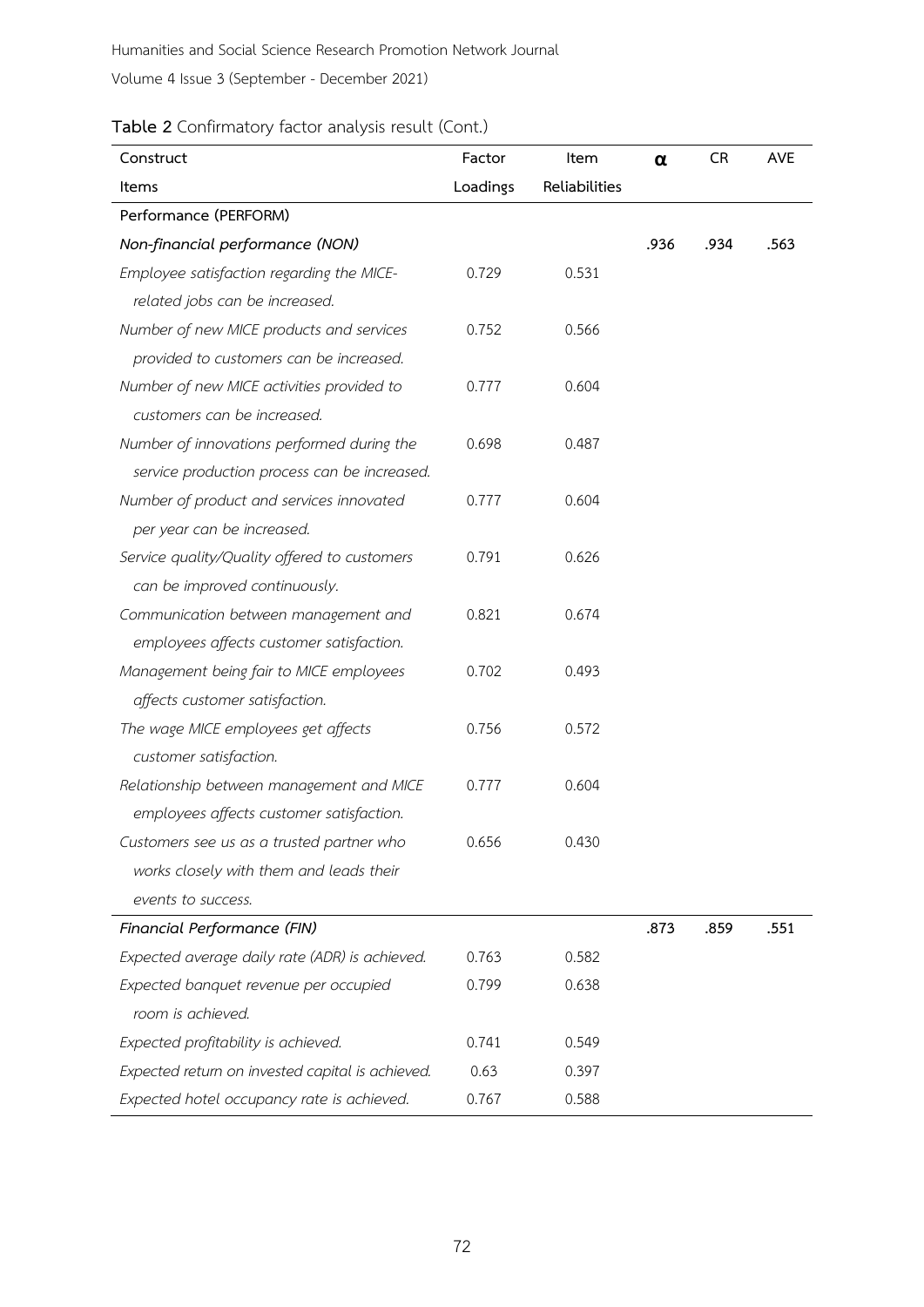| Construct                                    | Factor   | Item          | $\alpha$ | CR.  | <b>AVE</b> |
|----------------------------------------------|----------|---------------|----------|------|------------|
| Items                                        | Loadings | Reliabilities |          |      |            |
| Key Performance indicator (KPI)              |          |               | .865     | .852 | .593       |
| Expected buying high volume of room nights   | 0.812    | 0.659         |          |      |            |
| per year or the function order frequency     |          |               |          |      |            |
| over the year is achieved.                   |          |               |          |      |            |
| Expected the quantities of product (rooms or | 0.835    | 0.697         |          |      |            |
| functions) per order is achieved.            |          |               |          |      |            |
| Expected communication quality with people   | 0.676    | 0.457         |          |      |            |
| of the selected buyer is achieved.           |          |               |          |      |            |
| Expected prices paid by this buyer for our   | 0.746    | 0.557         |          |      |            |
| product and service is achieved.             |          |               |          |      |            |

**Table 2** Confirmatory factor analysis result (Cont.)

*Notes: α: Cronbach's alpha; CR: composite reliability; AVE: average variance extracted.*

 The researcher checked the conditions for discriminant validity, or "the extent to which a construct is not a reflection of other constructs" (Hair et al., 2010). The square root of the AVE for each construct was greater than the correlation estimates between the corresponding construct and the remaining, indicating adequate discriminant validity (Fornell & Larcker, 1981). As shown in Table 3, the discriminant validity of the constructs can be detailed.

|              | α    | CR.  | <b>AVE</b> | <b>NON</b> | <b>FIN</b> | <b>KPI</b> | <b>IMSTD</b> | <b>READ</b> | <b>IMP</b> | <b>ORG</b> | MEC   |
|--------------|------|------|------------|------------|------------|------------|--------------|-------------|------------|------------|-------|
| <b>NON</b>   | .936 | .934 | .563       | 0.750      |            |            |              |             |            |            |       |
| <b>FIN</b>   | .873 | .859 | .551       | 0.717      | 0.742      |            |              |             |            |            |       |
| <b>KPI</b>   | .865 | .852 | .593       | 0.653      | 0.740      | 0.770      |              |             |            |            |       |
| <b>IMSTD</b> | .753 | .751 | .502       | 0.232      | 0.209      | 0.136      | 0.709        |             |            |            |       |
| <b>READ</b>  | .766 | .769 | .526       | 0.327      | 0.179      | 0.086      | 0.570        | 0.725       |            |            |       |
| IMP          | .766 | .749 | .501       | 0.270      | 0.185      | 0.001      | 0.589        | 0.683       | 0.708      |            |       |
| <b>ORG</b>   | .872 | .878 | .510       | 0.165      | 0.219      | 0.146      | 0.220        | 0.204       | 0.216      | 0.714      |       |
| <b>MEC</b>   | .862 | .868 | .526       | 0.309      | 0.298      | 0.243      | 0.501        | 0.427       | 0.568      | 0.446      | 0.725 |

**Table 3** Discriminant validity of the constructs.

*Notes: α: Cronbach's alpha; CR: composite reliability; AVE: average variance extracted; SD: Standard-deviation; Bolded values refer to the square root of AVE; the remaining values are the correlations.*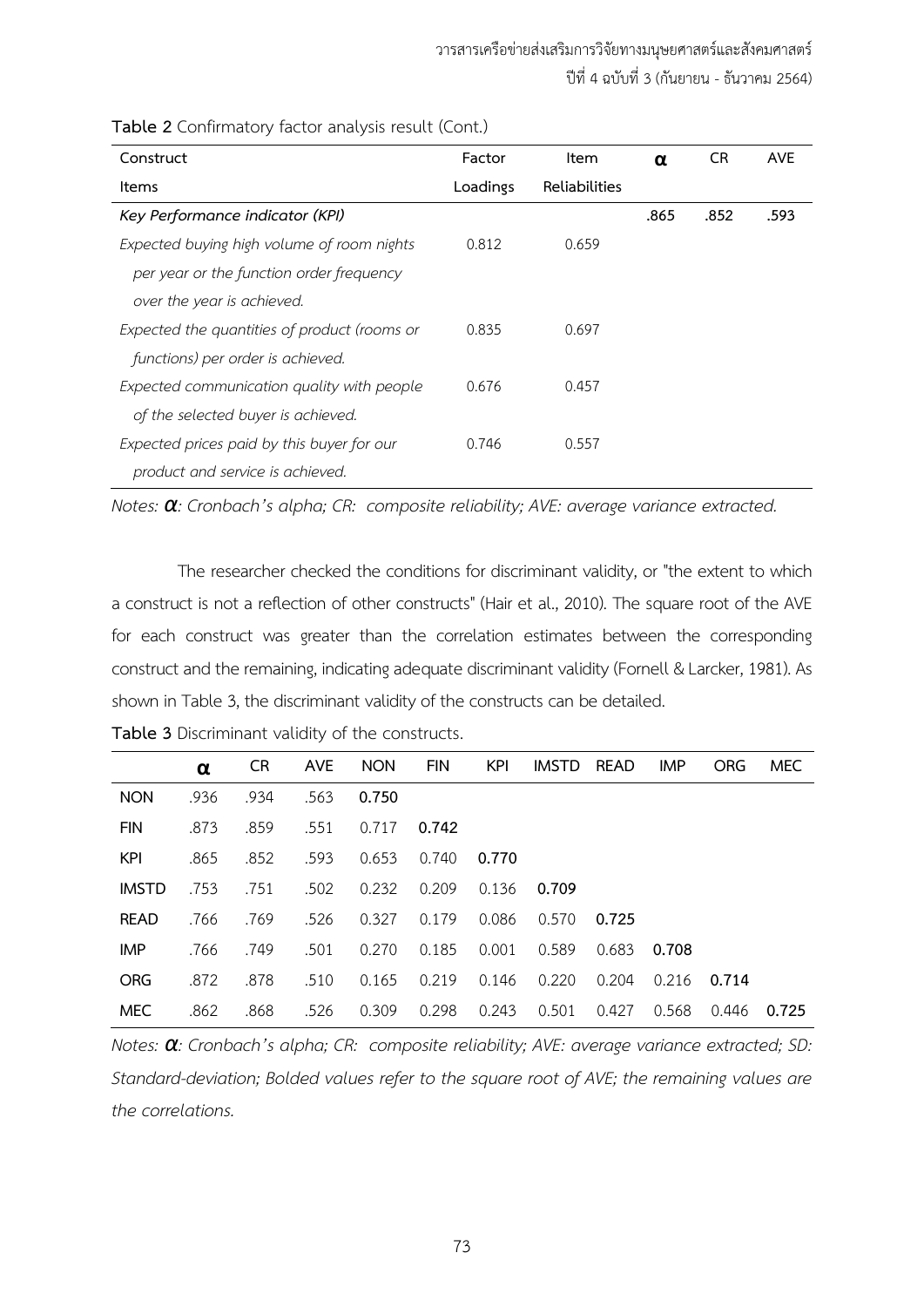The overall fit of the measurement model with the empirical data was assessed using chi-squared (*X 2* ) statistics, the goodness-of-fit index (GFI), the comparative fit index (CFI), the normed fit index (NFI), the root mean square of approximation (RMSEA), and the root mean square residual (RMR) (Hair et al., 2010). The resulting measurement model proved acceptable with the data according to the following goodness-of-fit indices:  $\chi^2$ /df = 1.212, GFI = 0.989,  $CFI = 0.997$ , NFI = 0.981, RMSEA = 0.023, RMR = 0.012.

 Table 4 shows that the weight of the first-order constructs on the designed secondorder constructs indicates that the MICE standard has a second-order construct with 3 components, namely, the implementation of the MICE standard, the readiness of the MICE standard, and the importance of the MICE standard. Organizational structure has a secondorder construct with 2 components, namely, mechanistic organization structure and organic organization structure. MICE performance was a second-order construct with three components, namely, non-financial performance, financial performance, and key performance indicators.

| Second-ordered   | <b>First-ordered Constructs</b> | Factor   | t-Value     |
|------------------|---------------------------------|----------|-------------|
| Constructs       |                                 | Loadings |             |
| <b>STANDARD</b>  | <b>IMP</b>                      | .632     |             |
|                  | <b>IMSTD</b>                    | .662     | $9.311***$  |
|                  | <b>READ</b>                     | .657     | $9.273***$  |
| <b>STRUCTURE</b> | <b>ORG</b>                      | .480     | -           |
|                  | <b>MEC</b>                      | .852     | $6.511***$  |
| PERFORMANCE      | <b>FIN</b>                      | .832     | -           |
|                  | <b>NON</b>                      | .758     | $15.169***$ |
|                  | <b>KPI</b>                      | .782     | 15.393***   |

**Table 4** Weights of the first-order constructs on the designated second-order constructs

 $\chi^2$ /df = 1.212, GFI = .989, CFI = .997, NFI = .981, RMSEA = .023, RMR = .012

Note: all indicators are significant at p < 0.001, the path of IMP, ORG, and NON were fixed to 1 (not estimated)

#### **Structural model**

 The SEM has been developed using three latent variables, which are, three constructs of the MICE standard, two constructs of organizational structure, and three constructs of hotel performance, to verify the linkage relationships between the MICE standard, organizational structure, and hotel performance. Figure 2 shows the standardized path estimates of the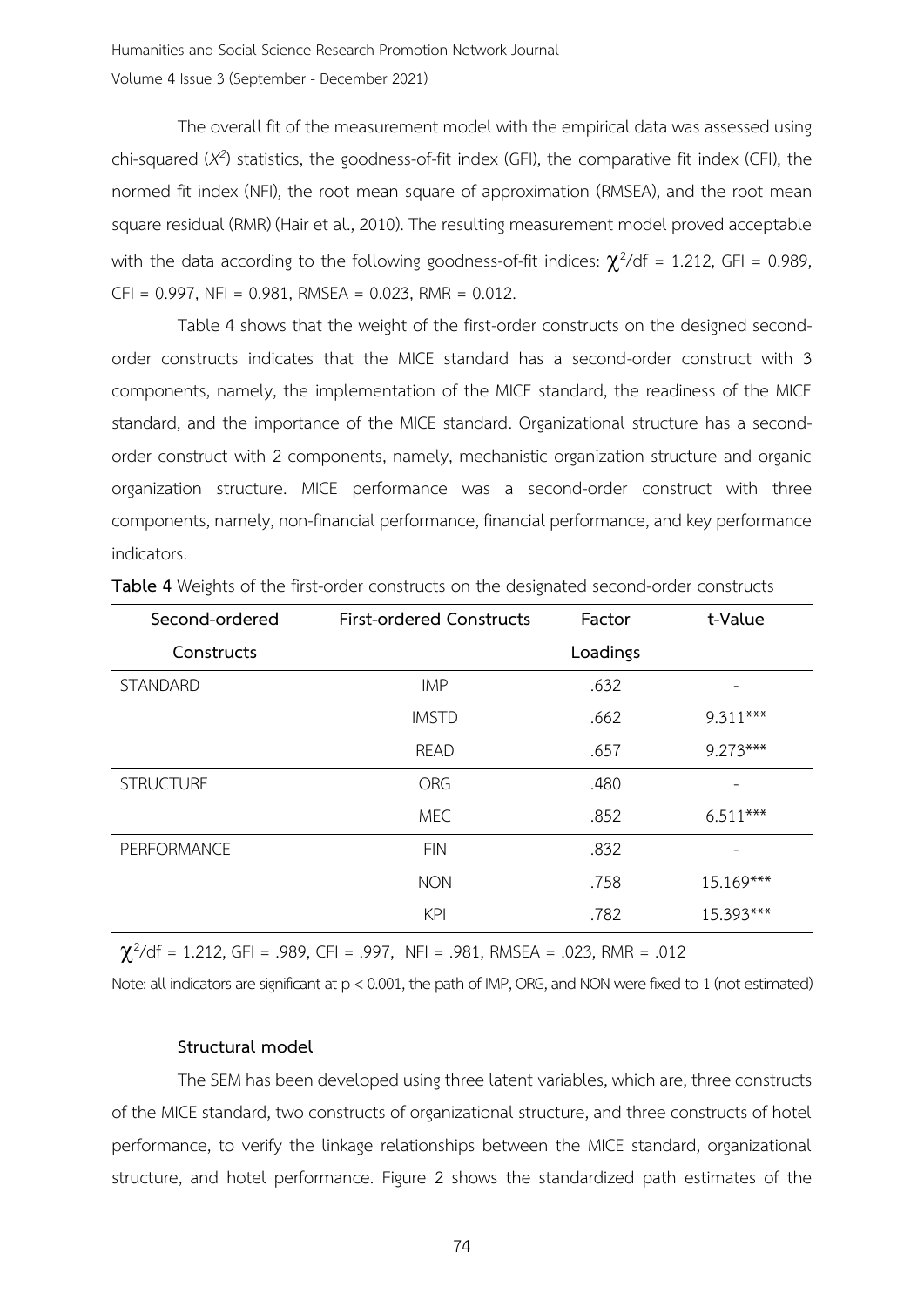model. As supposed in H1, a positive and significant relation existed between MICE standard and organizational structure ( $\beta$  = 0.683, p < .001). In the second hypothesis (H2), organizational structure is positively related to hotel performance significantly ( $\beta$  = 0.333, p < .01). On the other hand, the third hypothesis (H3) has been found to have no direct effect and provides no support between the MICE standard and hotel performance ( $\beta$  = 0.104). For hypothesis (H4), the results indicated the significantly indirect effects of MICE standard (Standardized Indirect effects = 0.227\*\*, Sobel test Z-values = 2.602\*\*) via organizational structure on hotel performance. In addition, to confirm the mediating role of organizational structure, a path model was tested using a bootstrap technique with 1,000 resamples (Preacher & Hayes, 2008). Therefore, H1, H2, and H4 of this study were supported.



 $\chi^2$ /df = 1.212, GFI = .989, CFI = .997, NFI = .981, RMSEA = .023, RMR = .012

**Figure 2** Structural model result

| Hypotheses             |  | β            |  | b    | <b>SE</b> | t-value          | Results    |                  |
|------------------------|--|--------------|--|------|-----------|------------------|------------|------------------|
| H <sub>1</sub> : STAND |  | <b>STRUC</b> |  | .683 | .518      | .093             | $5.578***$ | Supported        |
| H <sub>2</sub> : STRUC |  | PFRF         |  | .333 | .577      | .193             | $2.996**$  | Supported        |
| H <sub>3</sub> : STAND |  | PERF         |  | .104 | .136      | .148             | 0.920      | Not Supported    |
|                        |  |              |  |      |           | Standardized     | Sobel test | Results          |
|                        |  |              |  |      |           | Indirect effects | Z-values   |                  |
| H4:STAND               |  | <b>STRUC</b> |  | PERF |           | $.227**$         | $2.602**$  | Supported        |
|                        |  |              |  |      |           |                  |            | (Full mediation) |

**Table 5** Summary results of Hypothesis testing for H1 to H4

 $P-VALUE<.001$ 

\*\* P-VALUE<.01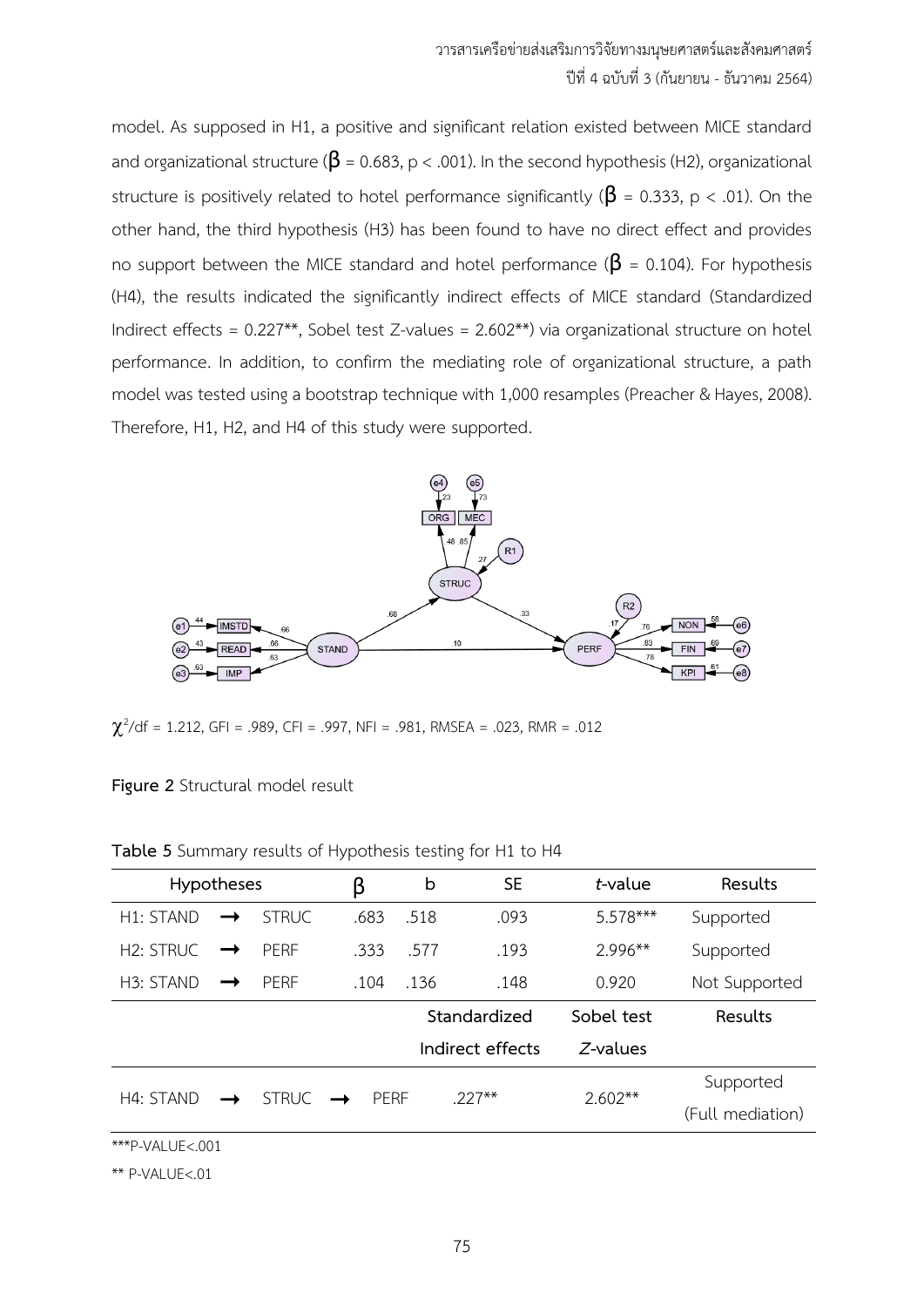#### **Conclusion and Discussion**

 Finally, it can be concluded that 1.) the MICE standard was positively related to organizational structure, confirming hypothesis 1; 2.) organizational structure was positively related to hotel performance, confirming hypothesis 2; and 3.) the MICE standard has been found to have no direct effect on hotel performance. And finally, the MICE standard has a positive and indirect effect on organizational performance, which is mediated by organizational structure, confirming hypothesis 4. Organizational structure therefore appears to explain why the organizations or organic structure has a positive effect on organizational performance. As a result, organizational structure has a full mediator role in the relationships between MICE standards and hotel performance. These results are in agreement with several previous research findings, such as the findings of Mallén et al. (2016), who studied organicity and performance in excellent HRM organizations: the importance of organizational learning capability and found that the organic organization has a positive and indirect effect on organizational performance. Kanten et al. (2015) argued that a learning organization has a fully mediator role in the relationships between mechanistic structure and individual adaptive performance. Organic structures have a negative effect on performance in the Asian hotel industry, while mechanistic structures have a positive impact on performance since the majority of hotels surveyed were international hotel chains. Some authors have argued that introducing the corporate culture of an international organization into a host country without considering and sufficient knowledge of the host culture is likely to result in a perception conflict between the two parties, as well as resistance to change from the host culture (Jogaratnam, & Tse, 2006). In order to achieve their vision, objectives, and goals, organizations need to adapt structures, whether mechanical or organic, in order to achieve a long-term strategic advantage and organizational performance in today's working environment.

#### **Recommendations for the future study**

 This paper contributed to this area of literature in two main ways: theoretically and practically. The research model can be tested for mechanic or organic structure separately and can be expanded by adding other variables to which the findings may have differing outcomes when applicable to different industries and countries. This framework also gives an insight into the implementation process for managers to look for when they implement any strategic decision. In terms of MICE hotels, to successfully achieve a long-term competitive advantage, every hotel should focus on a strategic operational process, especially the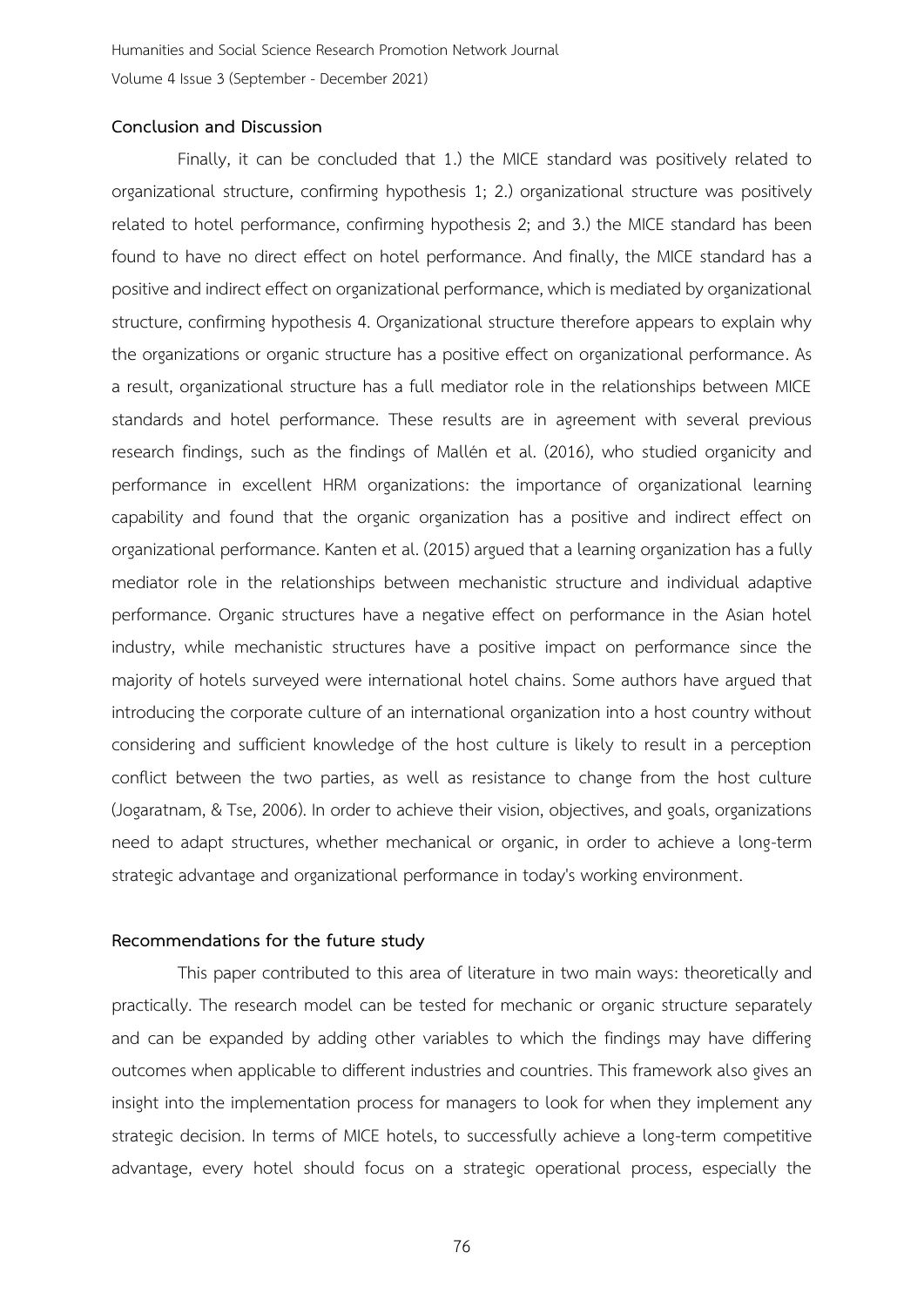executive management should develop an effective strategy as a means to successful performance.

#### **References**

- Allen, R. S., & Helms, M. M. (2006). Linking strategic practices and organizational performance to Porter's generic strategies. **Business Process Management Journal, 12**(4), 433-454.
- Burns, T., & Stalker, G. M. (1961). **Mechanistic and organic systems. Classics of organizational theory**, 209-214.
- Covin, J. G., & Slevin, D. P. (1988). The influence of organization structure on the utility of an entrepreneurial top management style. **Journal of Management Studies, 25**(3), 217-234.
- Dubé, L., & Renaghan, L. M. (1999). Building Customer Loyalty— Guests' Perspectives on the Lodging Industry's Functional Best Practices (Part I). **Cornell Hotel and Restaurant Administration Quarterly, 40**(5), 78-88.
- Fitz-Enz, J. (2010). **The new HR analytics**. American Management Association.
- Fornell, C., & Larcker, D. F. (1981). Evaluating structural equation models with unobservable variables and measurement error. **Journal of Marketing Research, 18**(1), 39-50.
- Hair, J. F. J., Black, W. C., Babin, B. J., & Anderson, R. E. (2010). **Multivariate Data Analysis** (7th ed.). NJ: Prentice Hall.
- Jogaratnam, G., & Tse, E. C. Y. (2006). Entrepreneurial orientation and the structuring of organizations: performance evidence from the Asian hotel industry. **International Journal of Contemporary Hospitality Management, 18**(6), 454-468.
- Kanten, P., Kanten, S., & Gurlek, M. (2015). The effects of organizational structures and learning organization on job embeddedness and individual adaptive performance. **Procedia Economics and Finance, 23**, 1358-1366.
- Maitha, O., & Wang'oe, R. (2013). **The Effect of Formal Organizational Structures on Interorganizational Networks: A study on OEMs in the forest technology industry of Northern Sweden**. (Master's program in Business Development and Internationalisation, Umeå School of Business and Economics).
- Mallén, F., Chiva, R., Alegre, J., & Guinot, J. (2016). Organicity and performance in excellent HRM organizations: the importance of organizational learning capability. **Review of Managerial Science, 10**(3), 463-485.